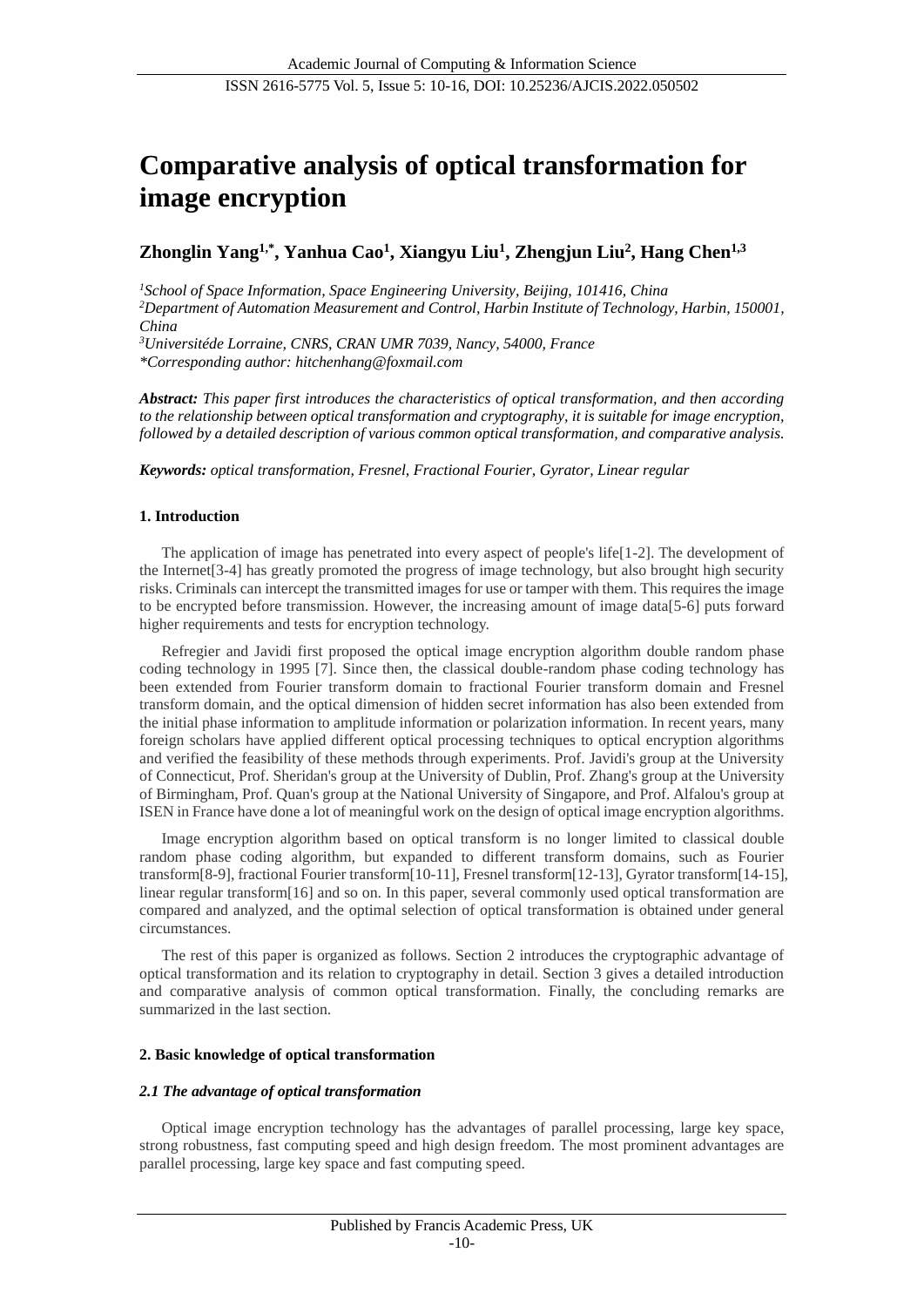Parallel processing: Parallel data processing is an inherent ability of optical systems, in which any pixel in an image can be simultaneously transmitted and processed. The more complex the image is and the more information is, the more obvious this advantage will be.

Large key space: the wavelength, amplitude, phase, intensity, and spatial frequency of the light can be used as the key of the system.

Fast calculation speed: through a light irradiation can be completed a encryption, fast implementation.

## *2.2 The relationship between chaos theory and cryptography*

| name       | cryptography                              | optical transformation                          |  |
|------------|-------------------------------------------|-------------------------------------------------|--|
| Similarity | Encryption round number                   | The number of iterations                        |  |
|            | Controlled by and sensitive to a key      | Controlled by parameters and initial conditions |  |
|            |                                           | and is extremely sensitive to them              |  |
|            | Chang statistical characteristics through | Change statistical properties by scrambling and |  |
|            | obfuscation and substitution              | diffusion                                       |  |
| Difference | Mapping on a finite set of integers       | Mapping on the set of complex                   |  |
|            | There are more complete evaluation and    | There are no comprehensive evaluation and       |  |
|            | performance indicators                    | performance indicators                          |  |

Optical transformation and cryptography have the following similarities and differences, as shown in Table 1.

Because there are many similarities with the password system, so the optical transformation to image encryption has a great advantage, and the difference between the password system, is in the application process need to pay attention to the place.

## **3. Introduction and comparison of commonly used optical transformation**

## *3.1 Fresnel diffraction*



*(b) The decryption process*

*Figure 1: Optical implementation device of DRPE encryption method based on Fresnel transform*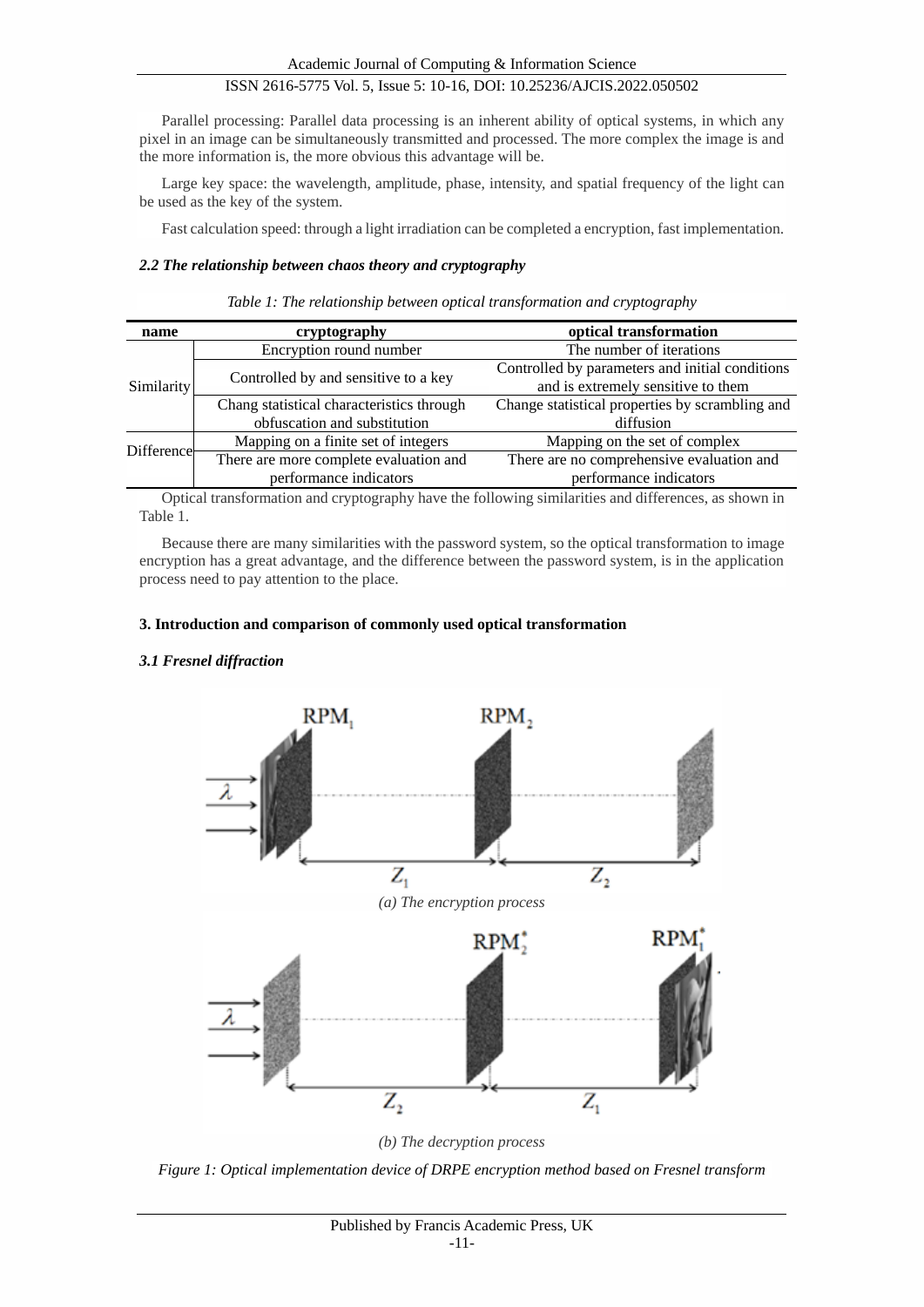DRPE encryption in the Fresnel transform domain relies on a random phase plate rather than a Fourier transform lens. The optical encryption and decryption process of Fresnel transform is shown in Fig.1. In a cryptographic system,  $\mathit{RPM}_1$  and  $\mathit{RPM}_2$  are two random phase plates placed at different distances. The plane optical wavelength  $\lambda$  and distance  $z$  of Fresnel transform can be used as additional key.

The expression is as follows

$$
f(x, y) = \frac{\exp(j2\pi/\lambda)}{j\lambda z} \iint f_0(x_0, y_0)
$$
  
 
$$
\times \exp\left[j\pi\left[(x_0 - x)^2 + (y_0 - y)^2\right]/(\lambda z)\right] dx_0 dy_0
$$
 (1)

#### *3.2 Fractional Fourier transform*

**Fractional Fourier transform**  
The cryptographic expression for the fractional Fourier transform can be written as follows  

$$
f(x, y) = A_{\varphi} \iint f_0(x_0, y_0) \exp \left\{ j\pi \left( \frac{x_0^2 + x^2}{\tan \varphi} - \frac{2(x_0 x + y_0 y)}{\sin \varphi} + \frac{y_0^2 + y^2}{\tan \varphi} \right) \right\} dx_0 dy_0
$$
(2)

Where,  $f_0(x_0, y_0)$  and  $f(x, y)$  are the input image and the transformed image respectively, 2  $\varphi = \frac{a\pi}{2}$  and *a* are the transformation order; The phase factor  $A_{\varphi}$  is defined as follows:

$$
A_{\varphi} = \frac{\exp[-j\pi \operatorname{sgn}(\sin \varphi)/4 + j\varphi/2]}{|\sin \varphi|^{\frac{1}{2}}}
$$
(3)

Where,  $sgn(.)$  is a symbolic function.

The optical device of fractional Fourier transform is shown in Fig.2.



*Figure 2: Optical implementation device of DRPE encryption method based on fractional Fourier transform*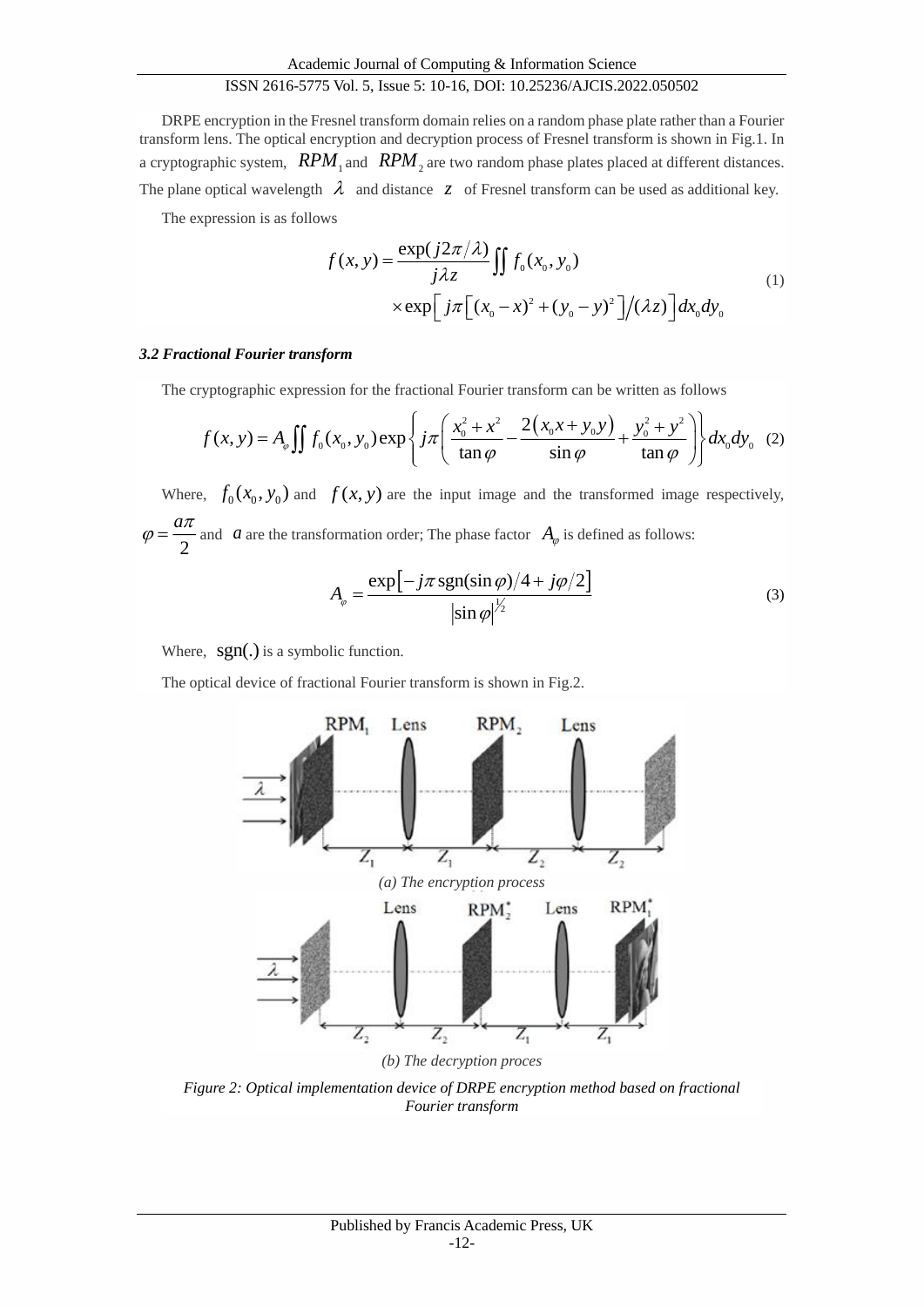#### *3.3 Gyrator transform*

Gyrator transformation is realized by a combination of three generalized lenses and its mathematical expression is shown below:

$$
f(x, y) = \frac{1}{\left|\sin \alpha\right|} \iint f_0(x_0, y_0) \exp\left\{ j2\pi \frac{(xy + x_0 y_0) \cos \alpha - (x_0 y + xy_0)}{\sin \alpha} \right\} dx_0 dy_0 \tag{4}
$$

Where,  $f_0(x_0, y_0)$  and  $f(x, y)$  are the input image and the transformed image respectively, and  $\alpha$  is the order of Gyrator transformation, which can be used as an extra key.

The optical implementation device of DRPE encryption method based on Gyrator transformation is shown in Fig.3. In the encryption process, two sets of lenses need to be placed behind *RPM1* and *RPM2*  respectively. The decryption process is the opposite.



*Figure 3: Optical implementation device of DRPE encryption method based on Gyrator transform*

*3.4 Linear canonical transformation*



*Figure 4: The diagram of Arnold transformation*

Fig.4 shows the optical implementation device of linear regular transformation. Figure 2-12 shows the optical encryption and decryption process of DRPE method based on linear regular transformation. The two-dimensional linear regular transformation of the image is defined as follows: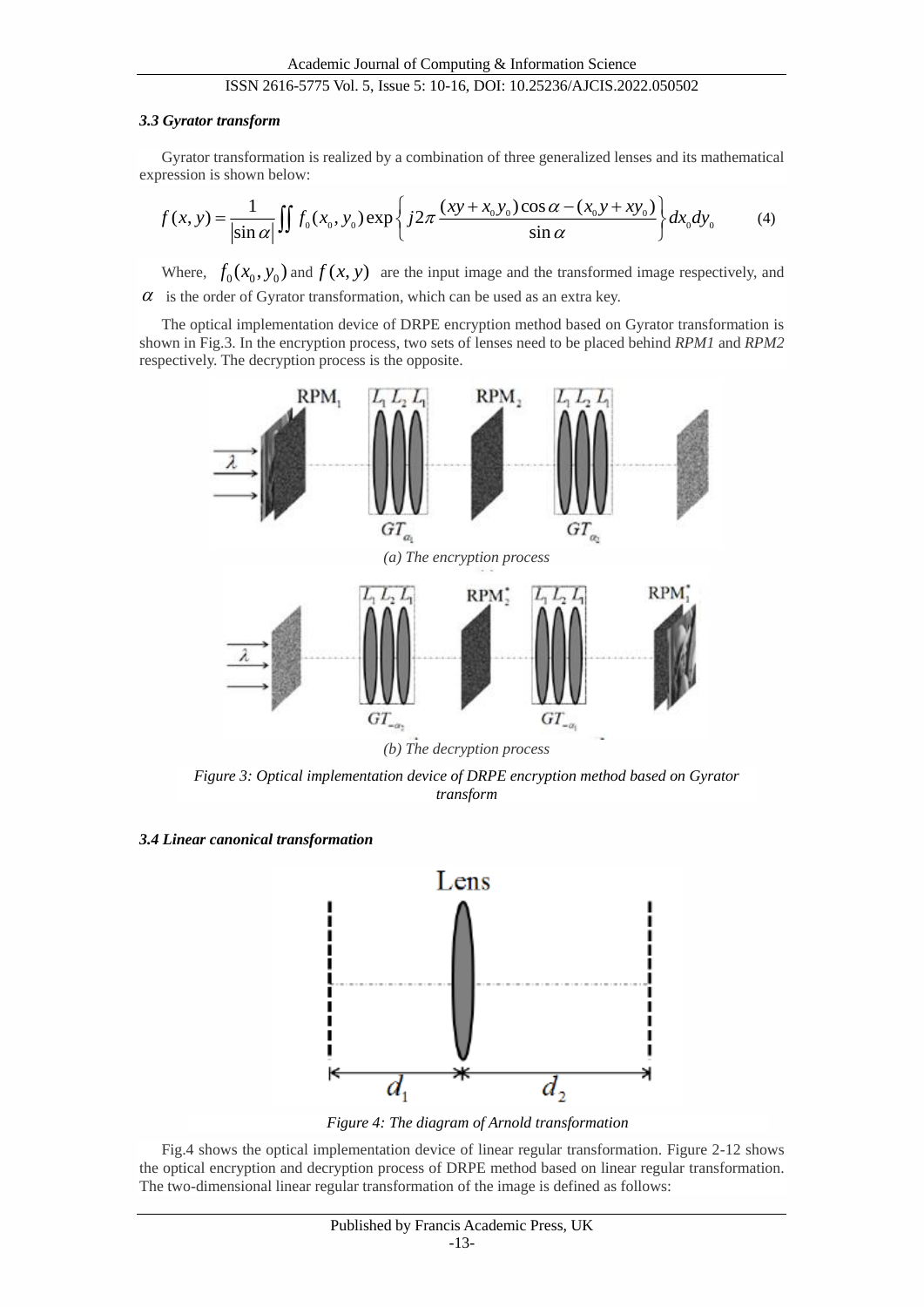$$
f(x, y) = \sqrt{\beta} \cdot \exp\left\{\frac{-j\pi}{4}\right\} \int f(x, y)
$$
\n
$$
= \exp\left\{\alpha \left(x_0^2 + y_0^2\right) - 2\beta(x_0 x + y_0 y) + \gamma(x^2 + y^2)\right\} dx_0 dy_0
$$
\n(5)

Where,  $f_0(x_0, y_0)$  and  $f(x, y)$  respectively represent the input image and the transformed image;  $\alpha$ ,  $\beta$  and  $\gamma$  are the parameters of transformation; And focal length  $f$ , distance  $d_1$  and  $d_2$  satisfy:

$$
\begin{cases}\n\alpha = \frac{d_1 - f}{\lambda \left[ f\left(d_1 + d_2\right) - d_1 d_2 \right]} \\
\beta = \frac{f}{\lambda \left[ f\left(d_1 + d_2\right) - d_1 d_2 \right]} \\
\gamma = \frac{d_2 - f}{\lambda \left[ f\left(d_1 + d_2\right) - d_1 d_2 \right]}\n\end{cases}
$$



Where,  $\lambda$  is the wavelength of plane light.

*(b) The decryption process*

*Figure 5: Optical implementation device of DRPE encryption method based on linear regular transformation*

#### *3.5 Classification analysis and comparison*

There are five types of optical transformation. Five encryption systems are tested, as shown in Table 2. All of these five optical encryption systems can fully decrypt the original image from their own encrypted image. Comparing the encryption performance of each optical system, fractional Fourier transform encryption system, Gyrator transform encryption system and linear regular transform encryption system perform better in the correlation between adjacent pixels. In terms of anti-noise attack, fractional Fourier transform, Gyrator transform and linear regular transform encryption system perform better than Fourier transform plus Fresnel transform encryption system. Fractional Fourier transform, Gyrator transform and linear regular transform have better performance in the correlation between adjacent pixels and anti-shear attack. In the realization of optical devices, Gyrator transform and Fresnel transform are simpler. In practical applications, not only various encryption properties should be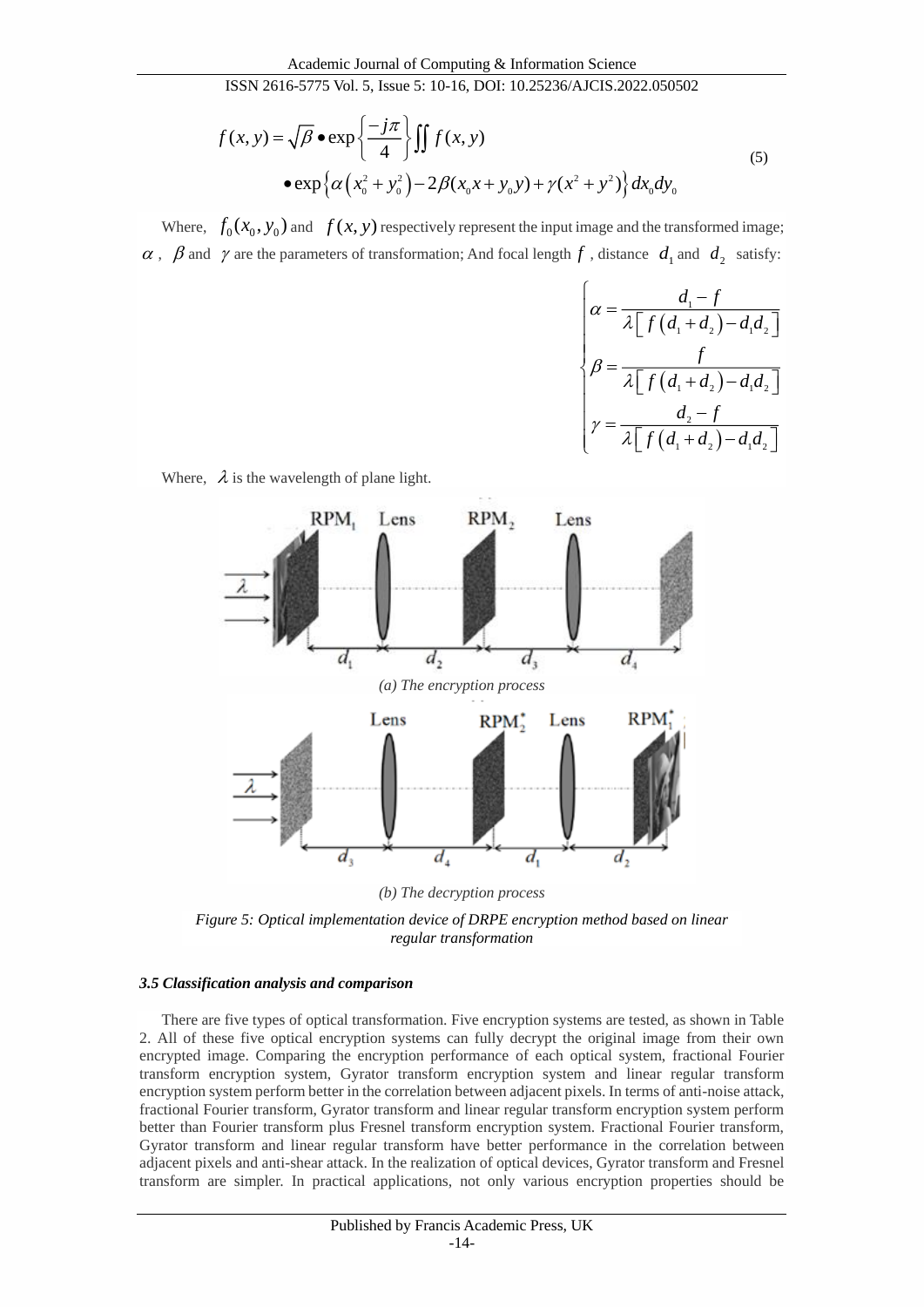considered, but also the realization of optical devices should be considered. Therefore, Gyrator transform and Fresnel transform are selected for further study in this paper.

| Performance                  | The correlation | Anti-  | anti-shearing | Realization   |
|------------------------------|-----------------|--------|---------------|---------------|
| Name                         | between         | noise  | attack        | optical<br>of |
|                              | adjacent pixels | attack |               | devices       |
| Fourier transform            |                 |        |               |               |
| fractional Fourier transform |                 |        |               |               |
| Fresnel transformation       | ×               |        | $\times$      |               |
| Gyrator transformation       |                 |        |               |               |
| Linear canonical transform   |                 |        |               |               |

*Table 2: Performance comparison*

In addition to the advantages of parallel processing capability and multiple degrees of freedom, optical system also has the following two limitations:

First, the ability to resist selective plaintext attack needs to be improved. In a large number of existing optical image encryption algorithms, the key stream used for diffusion is related only to the key. This means that if the key is not changed, the same key stream will be used to encrypt different plaintext images, making it vulnerable to select plaintext attacks. For example, an attacker can construct a plaintext image (such as an all-white or all-black image) composed of special pixel values and apply an encryption system to encrypt the image. One of the basic requirements of modern cryptography is that the cryptographic algorithm itself is completely open. Based on the mastery of the encryption algorithm, the attacker can get the used key stream by comparing the ciphertext image with the plaintext image.

Second, the optical encryption technology matching hyperspectral images is not perfect. If the optical encryption scheme used for color image is directly used for hyperspectral image encryption, it will result in low security or low efficiency. Usually there are two kinds of cooking. One is to encrypt different channels separately for hyperspectral image encryption. If the encryption scheme is the same, a large number of ciphertext with the same key will be generated. If the encryption schemes are different, the encryption efficiency decreases. In the other scheme, different channels are combined into a single channel, which is used for hyperspectral image encryption, with complex preprocessing and low efficiency.

| name  | dimension | classification                                                                             |
|-------|-----------|--------------------------------------------------------------------------------------------|
|       | One)      | Logistic mapping, Chebyshev mapping, Tent mapping                                          |
| chaos | Two       | Henon mapping, Duffing mapping, Tinkerbell<br>mapping, Lozi mapping, Arnold transformation |
|       | Three     | 3D Arnold transform, hyperchaos                                                            |

#### **4. Conclusion**

In practical application, the beam can be encrypted once through a lens, which is fast and efficient, but in computer simulation of optical encryption needs to write a strict program to verify. Efficient and secure encryption scheme is the key to guide physical practice. How to design optical encryption scheme for optical transform with excellent performance and verify its security performance is the focus of practical research.

#### **References**

*[1] Mendoza F, Aguilera J M. Application of Image Analysis for Classification of Ripening Bananas [J]. Journal of Food Science, 2004.*

*[2] Button M R, Staffurth J N. Clinical application of image-guided radiotherapy in bladder and prostate cancer. [J]. Clinical Oncology, 2010, 22(8):698-706.*

*[3] Greiner G. MIL-STD-188-220B-based digital tactical radio networks: the development of the Internet has significantly changed the quality and quantity of communications. If these technical standards can be incorporated in military communications, conventional tactica [J]. Probus, 2004, 120(2):172-173.*

*[4] Cho H, Kwon M, Choi J H, et al. Development of the Internet addiction scale based on the Internet*